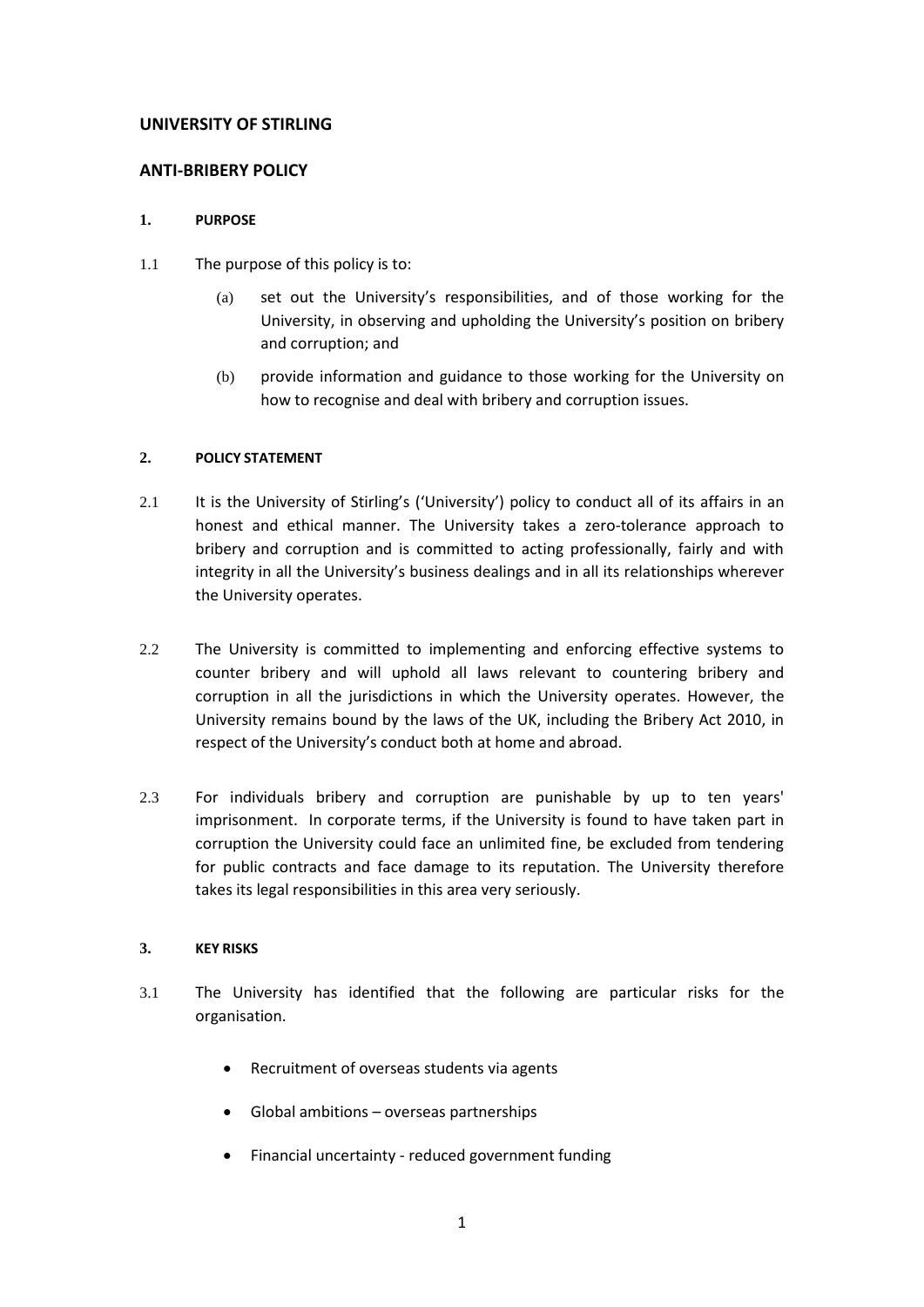- Receipt of financial donations
- Purchase of Goods and Services by the University, particularly the award of tenders and contracts
- Giving/Receiving of Gifts and Hospitality which are intended to be, or could be perceived as bribes.

## **4. WHO IS COVERED BY THE POLICY?**

This policy applies to all individuals working at all levels and grades, including all academic staff, senior managers, officers, directors, employees (whether permanent, fixed-term or temporary), consultants, contractors, trainees, seconded staff, casual associated staff and agency staff, volunteers, interns, agents, or any other person associated with the University (collectively referred to as **associated staff** in this policy).

This policy compliments the University's policy on Public Interest Disclosure, Fraud Policy, and is supported by the Financial Regulations with particular reference to guidance on Hospitality.

## **5. WHAT IS BRIBERY?**

A bribe is an inducement or reward offered, promised or provided in order to gain any commercial, contractual, regulatory or personal advantage.

# **Examples:**

# **Offering a bribe**

You offer a potential benefactor tickets to a major event, but only if they agree to make a financial donation to the University.

This would be an offence as you are making the offer to gain a commercial and contractual advantage. The University may also be found to have committed an offence because the offer has been made to obtain business for the University. It may also be an offence for the potential benefactor to accept your offer.

### **Receiving a bribe**

A supplier of the University gives your nephew a job, but makes it clear that in return they expect you to use your influence in our organisation to ensure the University continues to do business with them.

It is an offence for a supplier to make such an offer. It would be an offence for you to accept the offer as you would be doing so to gain a personal advantage.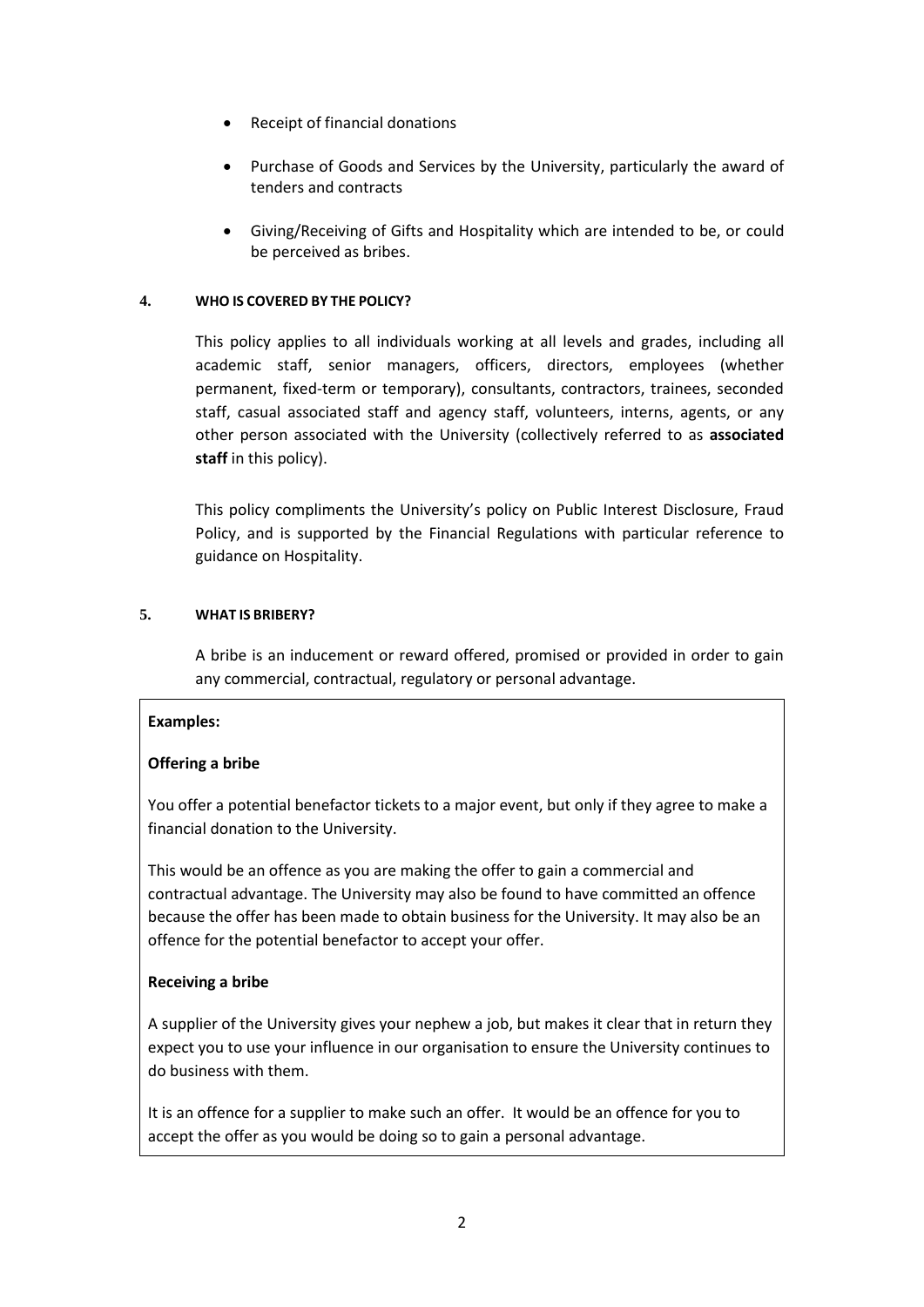# **Bribing a foreign official**

You arrange for the University to pay an additional payment to a foreign official to speed up an administrative process in order that a necessary licence can be obtained to start up a University abroad.

The offence of bribing a foreign public official has been committed as soon as the offer is made. This is because it is made to gain a commercial advantage for the University. The University may also be found to have committed an offence.

#### **6. GIFTS AND HOSPITALITY**

- 6.1 This policy does not prohibit normal and appropriate hospitality (given and received) to or from third parties.
- 6.2 Gifts, other than items of very small intrinsic value such as a gift worth less than £25 should not be accepted. Modest hospitality is an accepted courtesy of business relationships. Items for personal use should be declined.
- 6.3 Recipients should not allow a position to be reached whereby there might be, or might be deemed by others to have been, influenced in making a business decision as a consequence of accepting such hospitality. The frequency and scale of hospitality should not be greater than that which the University would be likely to provide in return.
- 6.4 In any case where it is difficult to determine what is and what is not acceptable in gifts or hospitality, the offer should be declined or advice sought from the Director of Finance, who will maintain a register of gifts received where the value is greater than £25. Members of staff in receipt of such gifts are obliged to notify the Director of Finance promptly. Staff should always ensure that their immediate superior is aware of any gifts or hospitality received.
- 6.5 The University appreciates that the practice of giving business gifts varies between countries and regions and what may be normal and acceptable in one region may not be in another. The test to be applied is whether in all the circumstances the gift or hospitality is reasonable and justifiable. The intention behind the gift should always be considered.

### **7. WHAT IS NOT ACCEPTABLE?**

It is not acceptable for you (or someone on your behalf) to:

(a) give, promise to give, or offer, a payment, gift or hospitality with the expectation or hope that a commercial advantage will be received, or to reward a commercial advantage already given;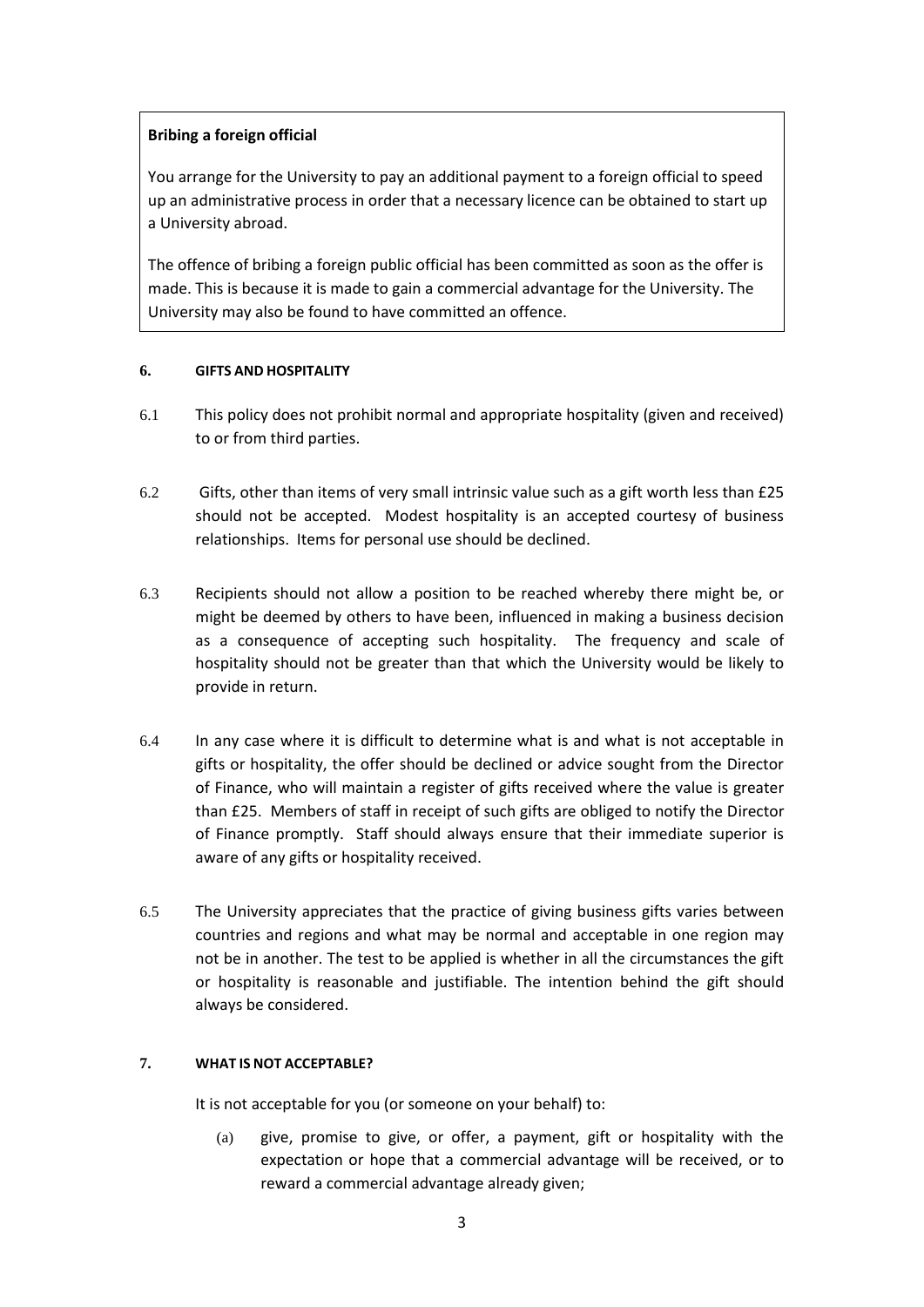- (b) give, promise to give, or offer, a payment, gift or hospitality to a government official, agent or representative to "facilitate" or expedite a routine procedure;
- (c) accept payment from a third party that you know or suspect is offered with the expectation that it will obtain a commercial advantage for them;
- (d) accept a gift or hospitality from a third party if you know or suspect that it is offered or provided with an expectation that a commercial advantage will be provided by the University in return;
- (e) threaten or harass against another worker who has refused to commit a bribery offence or who has raised concerns under this policy; or
- (f) engage in any activity that might lead to a breach of this policy.

## **8. FACILITATION PAYMENTS AND KICKBACKS**

- 8.1 The University does not make, and will not accept, facilitation payments or "kickbacks" of any kind. Facilitation payments are typically small, unofficial payments made to secure or expedite a routine government action by a government official. They are not commonly paid in the UK, but are common in some other jurisdictions in which the University operates.
- 8.2 If you are asked to make a payment on behalf of the University, you should always be mindful of what the payment is for and whether the amount requested is proportionate to the goods or services provided. You should always ask for a receipt which details the reason for the payment. If you have any suspicions, concerns or queries regarding a payment, you should raise these with your line manager or the Director of Finance.
- 8.3 'Kickbacks' are typically payments made in return for a commercial favour or advantage. All associated staff must avoid any activity that might lead to, or suggest, that a facilitation payment or kickback will be made or accepted by the University.

### **9. YOUR RESPONSIBILITIES**

- 9.1 You must ensure that you read, understand and comply with this policy.
- 9.2 The prevention, detection and reporting of bribery and other forms of corruption are the responsibility of all those working for the University or under the University's control. All associated staff are required to avoid any activity that might lead to, or suggest, a breach of this policy.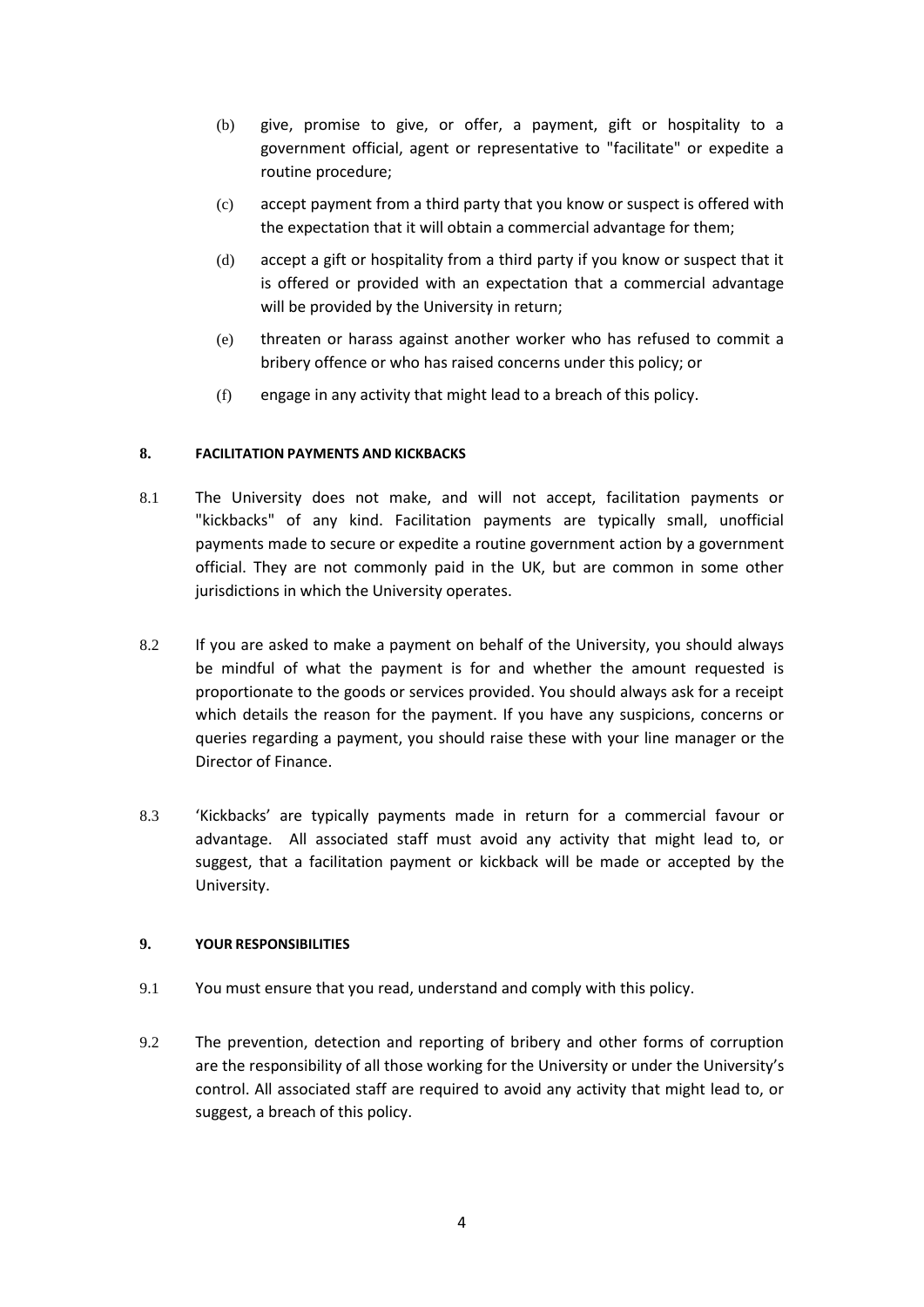- 9.3 You must notify your line manager as soon as possible if you believe or suspect that a conflict with this policy has occurred, or may occur in the future. For example, if a client or potential client offers you something to gain a commercial advantage with the University, or indicates to you that a gift or payment is required to secure their business. Further "red flags" that may indicate bribery or corruption are set out in th[e Schedule.](#page-6-0)
- 9.4 Any employee who breaches this policy will face disciplinary action, which could result in dismissal for gross misconduct. The University reserves the right to terminate the University's contractual relationship with other associated staff if they breach this policy.

### **10. HOW TO RAISE A CONCERN**

You are encouraged to raise concerns about any issue or suspicion of malpractice at the earliest possible stage. If you are unsure whether a particular act constitutes bribery or corruption, or if you have any other queries, these should be raised with your line manager or the Director of Finance. Concerns should be reported by following the procedure set out in our Public Disclosure Policy. A copy of the University's Public Disclosure Policy can be found on the University's intranet at

www.hr-services.stir.ac.uk/documents/public

### **11. WHAT TO DO IF YOU ARE A VICTIM OF BRIBERY OR CORRUPTION**

It is important that you tell your line manager or the Director of Finance as soon as possible if you are offered a bribe by a third party, are asked to make one, suspect that this may happen in the future, or believe that you are a victim of another form of unlawful activity.

### **12. PROTECTION**

12.1 Associated staff who refuse to accept or offer a bribe, or those who raise concerns or report another's wrongdoing, are sometimes worried about possible repercussions. The University aims to encourage openness and will support anyone who raises genuine concerns in good faith under this policy, even if they turn out to be mistaken.

### **13. COMMUNICATION**

13.1 The University's zero-tolerance approach to bribery and corruption must be communicated to all suppliers, contractors and business partners at the outset of our business relationship with them and as appropriate thereafter.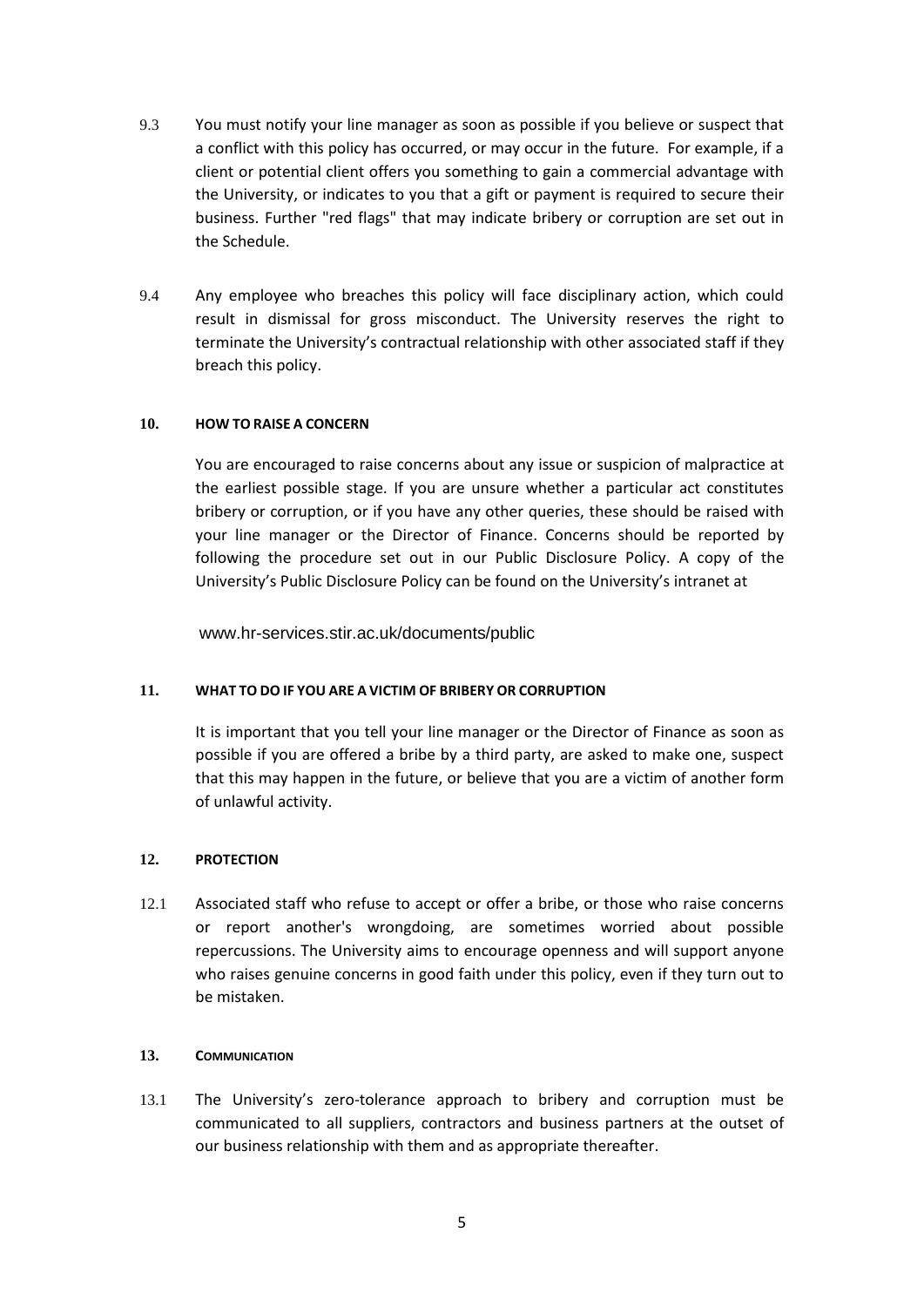### **14. WHO IS RESPONSIBLE FOR THE POLICY?**

- 14.1 The University Court has ultimate responsibility for ensuring this policy complies with the University's legal and ethical obligations, and that all those under the University's control comply with it. The Court's Audit committee provides a channel for formal reporting and appraisal of the system of managing corruption and bribery issues.
- 14.2 The Director of Finance reporting to the University Secretary has primary and dayto-day responsibility for implementing this policy and for monitoring its use and effectiveness and dealing with any queries on its interpretation. Management at all levels are responsible for ensuring those reporting to them are made aware of and understand this policy.

## **15. MONITORING AND REVIEW**

- 15.1 The Director of Finance will monitor the effectiveness and review the implementation of this policy, regularly considering its suitability, adequacy and effectiveness. Any improvements identified will be made as soon as possible. Internal control systems and procedures will be subject to regular audits to provide assurance that they are effective in countering bribery and corruption.
- 15.2 All associated staff are responsible for the success of this policy and should ensure they use it to disclose any suspected danger or wrongdoing.
- 15.3 This policy does not form part of any employee's contract of employment and it may be amended at any time.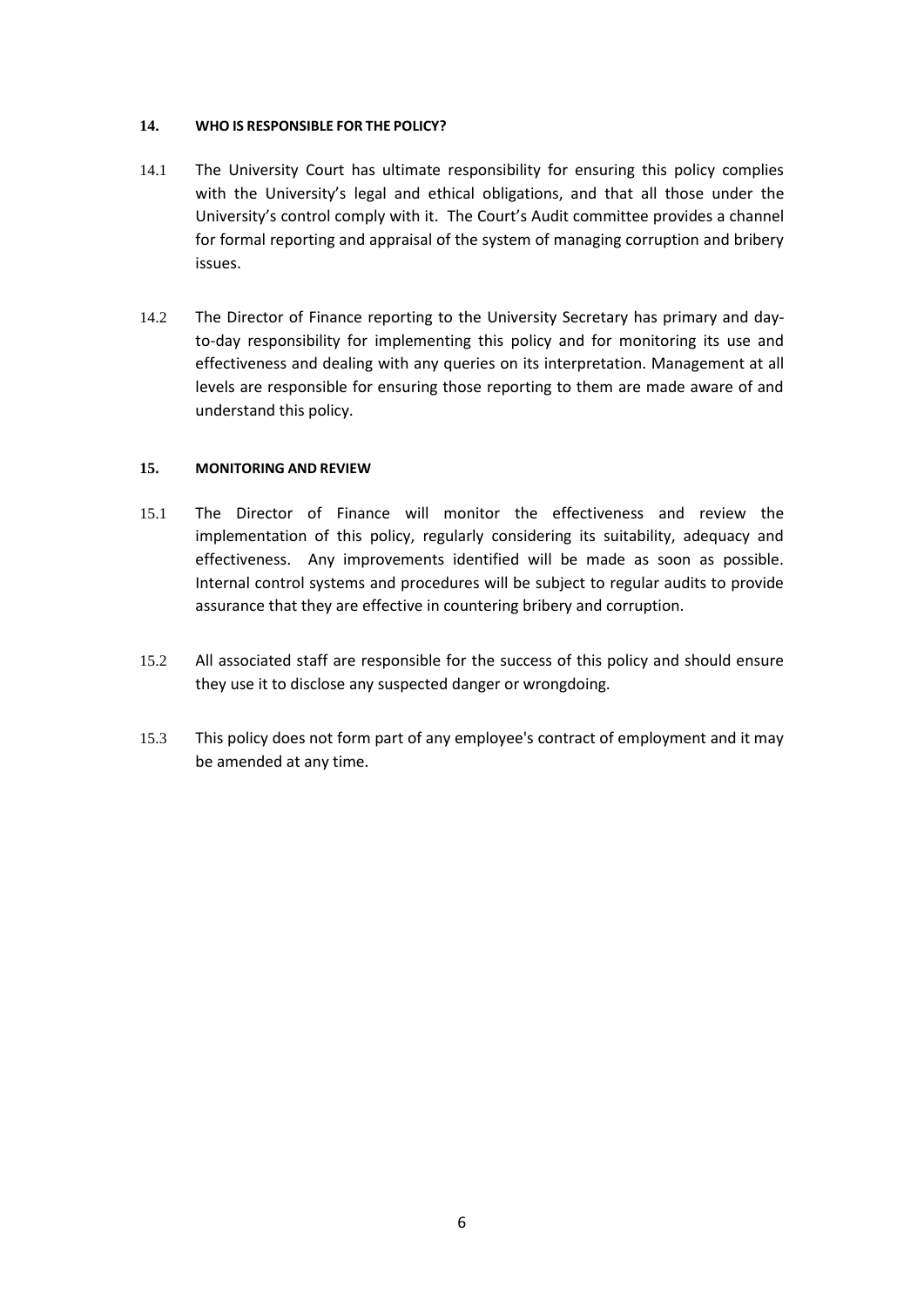#### **Schedule Potential risk scenarios: "red flags"**

<span id="page-6-0"></span>The following is a list of possible red flags that may arise during the course of you working for the University and which may raise concerns under various anti-bribery and anti-corruption laws. The list is not intended to be exhaustive and is for illustrative purposes only.

If you encounter any of these red flags while working for the University, you must report them promptly to your Line Manager or to the Director of Finance or using the procedure set out in the Public Interest Disclosure Policy:

- (a) you become aware that a third party engages in, or has been accused of engaging in, improper business practices;
- (b) you learn that a third party has a reputation for paying bribes, or requiring that bribes are paid to them, or has a reputation for having a "special relationship" with foreign government officials;
- (c) a third party insists on receiving a commission or fee payment before committing to sign up to a contract with the University, or carrying out a government function or process for the University;
- (d) a third party requests payment in cash and/or refuses to sign a formal commission or fee agreement, or to provide an invoice or receipt for a payment made;
- (e) a third party requests that payment is made to a country or geographic location different from where the third party resides or conducts business;
- (f) a third party requests an unexpected additional fee or commission to "facilitate" a service;
- (g) a third party demands lavish entertainment or gifts before commencing or continuing contractual negotiations or provision of services;
- (h) a third party requests that a payment is made to "overlook" potential legal violations;
- (i) a third party requests that you provide employment or some other advantage to a friend or relative;
- (j) you receive an invoice from a third party that appears to be non-standard or customised;
- (k) a third party insists on the use of side letters or refuses to put terms agreed in writing;
- (l) you notice that the University has been invoiced for a commission or fee payment that appears large given the service stated to have been provided;